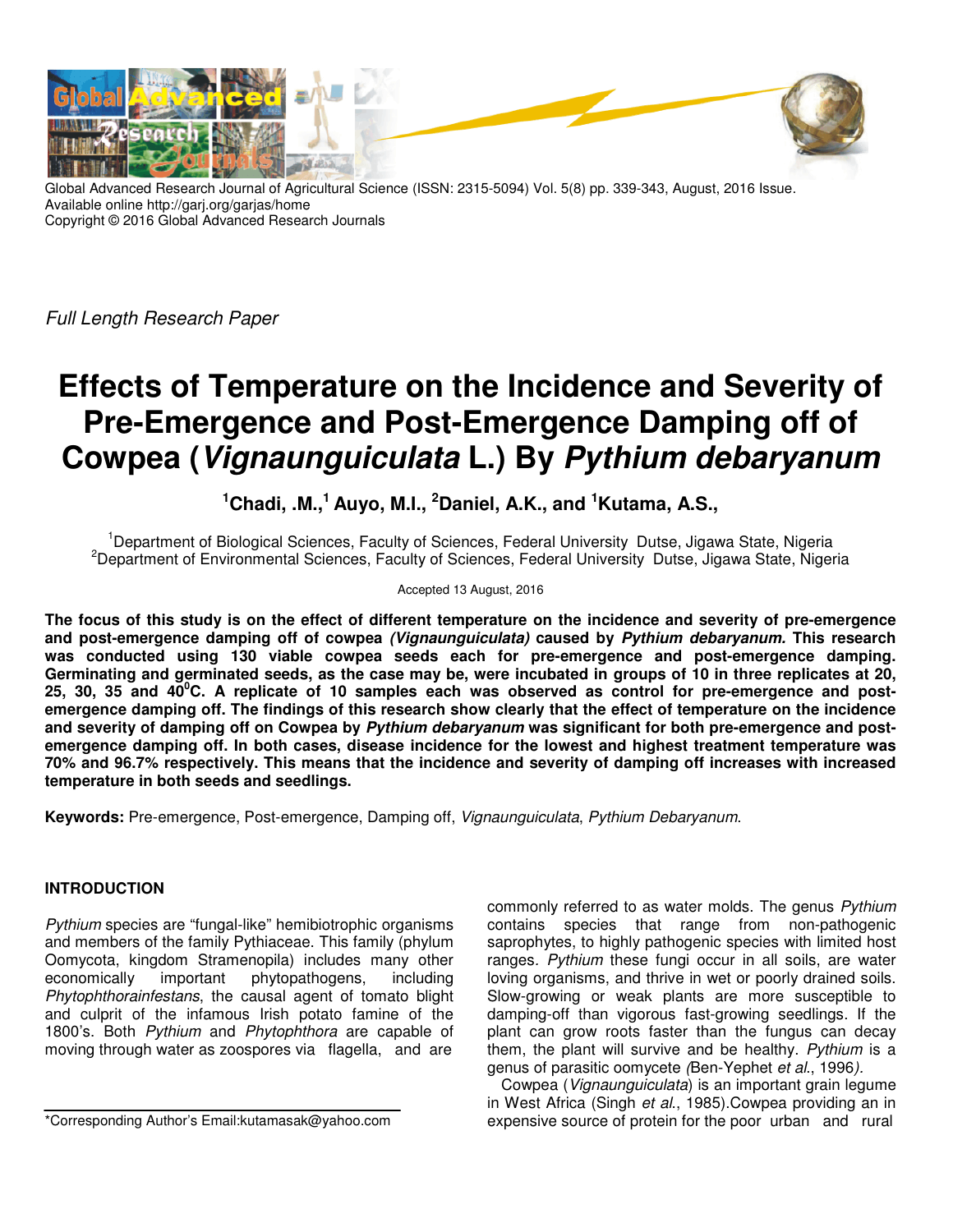population (Aghali,1991). It is considered the most important legume crop in Africa (Langyintuo et al., 2003). Cowpeas are leguminous seeds widely produced and consumed in most developing countries of sub Saharan Africa (Ocloo et al., 2012). The world production of the cowpea was nearly 5.7 million tons in 2012, on the other hand, Africa accounts for about 94.7% of the world production. The cowpea is grown in an area of 10.6 million hectares in warm and hot areas (Faostat, 2013). The seeds are a major source of plant proteins and vitamins for man, feed for animals, and also a source of cash income. The young leaves and immature pods are eaten as vegetables (Dugje et al., 2009). Unfortunately cowpea yields in African countries are low due to various pest and disease, including pre-and post emergence seedling damping off, affecting production of the crops (Singh et al., 1997). Damping off of cowpea are the most important Diseases during cowpea cultivation, which start after natural flooding, the diseases result in yield losses ranging from 19% to 40 % damping off, (Singh et at., 1985). One of the major problems in coniferous nursery is diseases resulting in death of the young seedlings. The most serious of these diseases is commonly known as damping off or 'plant wilt. Is a horticultural disease or condition, caused by a number of different pathogens that kill or weaken seeds or seedlings before or after they germinate. It is most prevalent in wet and cool conditions (Huang et al., 2011). Damping-off is considered the most destructive disease in coniferous seedbeds. It occurs at many different climatic conditions and geographic situations. It is caused by a large number of soil born fungi. Host of the coniferous species grown in the Africans' countries are susceptible, to varying degrees, to the damping-off pathogen. Damping off of seedling is very common all over the world. It occurs in Agricultural and forest soils. In tropical and temperate climates and almost in every greenhouse disease or nursery damping off can be of two type, That is preemergence damping off in which the seed and radical rot before the seedling emerge from the soil and the postemergence damping off in which the newly –emerge from seedlings are killed at ground level after they emerge from the soil. Causing them to collapse or topple over. This is a common symptom of post-emergence damping off. This disease is most noticeable in nursery beds greenhouse flats and row crops because symptoms develop suddenly killing large number of seedling in the vicinity. Among the pathogens in this class are species of Pythium, Phytophthora, corticum and fusarium (Machete R.S. and Ashok Aggaantal, 2006). Complexes involving a number of fungal pathogens or fungi are common in tropical situations. Interactions between pathogens and stress may also occur. Crops can become more susceptible in to pathogen infections when weakened by environmental stress such as drought, temperature extremes, and exposure to sunlight or wind (Agrios, 2005).

## **MATERIAL AND METHOD**

## **Study Area**

The research work was carried out in the biological sciences laboratory Federal University Dutse at latitude 11°c - 42°c north and longitude 9°c - 21°c east.

# **Experimental Design**

The experiment was laid in a Completely Randomized Design (CRD) with 4 treatments replicated 5 items. The treatment includes subjecting the seedling to  $20^{\circ}$ C,  $25^{\circ}$ C,  $30^{\circ}$ C and  $35^{\circ}$ C temperature.

## **Collection of Sample**

The seeds were collected from International Institute for tropical Agriculture (IITA) Kano, and soil sample from the farm land of the Federal University of Dutse that is suitable for cultivating the cowpea.

## **Seed Viability Test**

By using flotation method to determine the viability of the seed, the seeds were put in a container of pure ethyl alcohol, and let them sit for about 2 minutes the viable seeds will sink down and the seed which float was counted and recorded as unviable seeds.

## **Seed Treatment**

The seeds were treated with a chemical called "Apron plus SD" at a rate of 10g of the chemical.

## **Sourcing of Inoculums**

Potato Dextrose Agar (PDA) was prepared using the method of Smith and Onion (1983) Instruction guide. Seven point five (7.5) grams of PDA powder was dissolved in (192) mil of distilled water in a sterile conical flask covered with cotton wool and aluminium foil paper. It was mixed thoroughly and autoclaved at  $121^{\circ}$ C for 15 minutes under a pressure of 100kPa. The medium was cooled after autoclaving and dispensed aseptically into sterile Petri dishes. Streptomycin (30mg/l) was added to the medium to prevent the growth of bacteria.

The soil samples inoculated into media by the used of direct plate method. The method is as follows; the soil sample was spread gently into the prepared media and then was incubated at room temperature of  $25^{\circ}$ C for 4-7 days.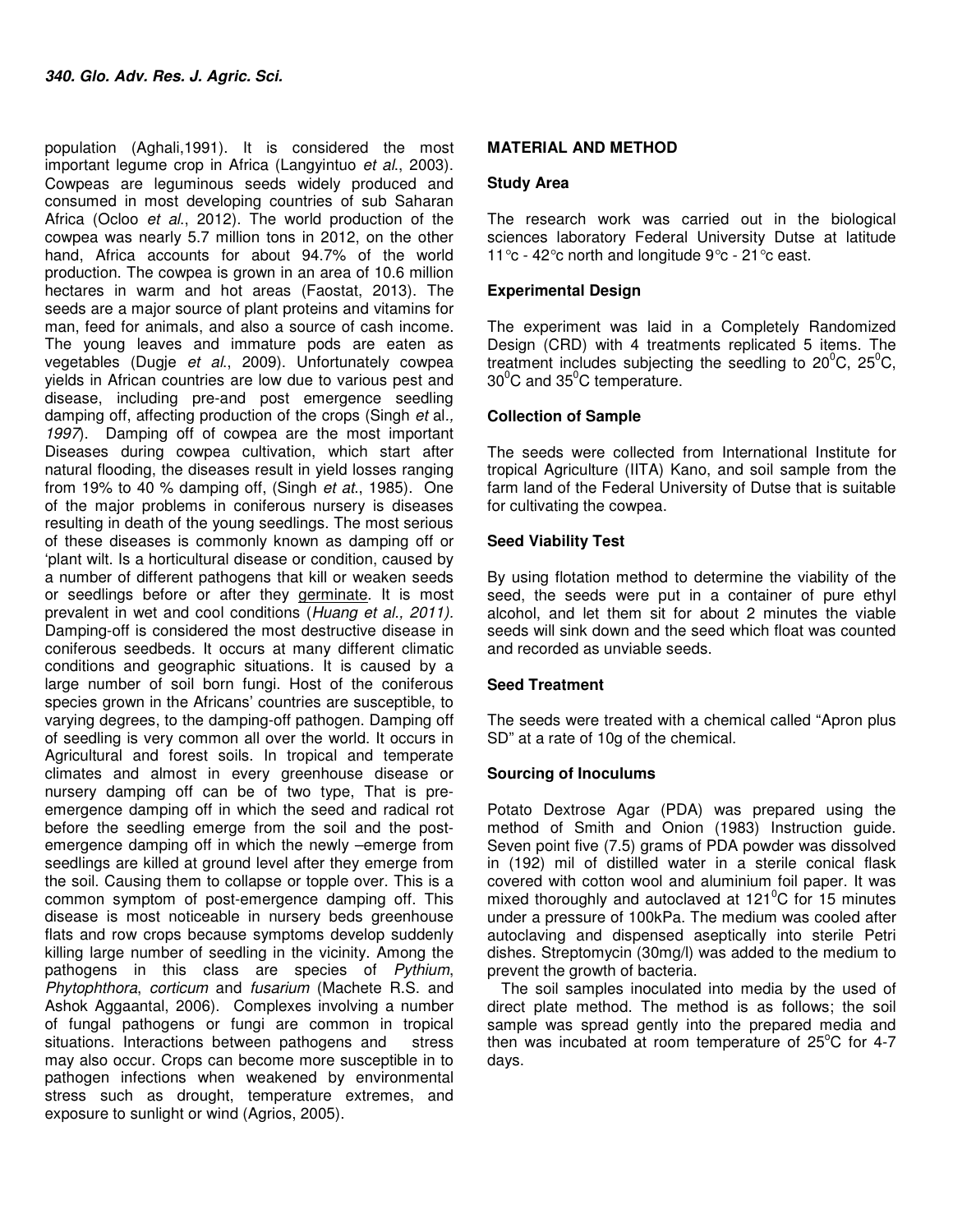| Temperature $(^{\circ}C)$ | Disease Incidence (%) |                |  |
|---------------------------|-----------------------|----------------|--|
|                           | Pre-emergence         | Post-emergence |  |
| 20                        | 70                    | 70             |  |
| 25                        | 76.2                  | 76.2           |  |
| 30                        | 90                    | 90             |  |
| 35                        | 96.7                  | 96.7           |  |
| (Control)                 | 0                     |                |  |
| Mean                      | 66.58                 | 66.58          |  |

#### **Table 1: Effect of Temperature on Disease Incidence of Pre- and Post-Emergence Damping Off**

 **Table 2:** Effect of Temperature on Disease Severity of Pre- and Post Emergence Damping Off

| Temperature $(^{\circ}C)$ | <b>Severity Class</b> |                |  |
|---------------------------|-----------------------|----------------|--|
|                           | Pre-emergence         | Post-emergence |  |
| 20                        | 7.0                   | 7.0            |  |
| 25                        | 7.62                  | 7.62           |  |
| 30                        | 9.0                   | 9.0            |  |
| 35                        | 9.67                  | 9.67           |  |
| (Control)                 | 0                     | 0              |  |
| Mean                      | 6.658                 | 6.658          |  |
|                           |                       |                |  |

## **Statistical Analysis**

The MS-Excel was used to organize the data generated from the study and then subjected to Analysis of Variance (ANOVA) using one way in (CRD) and effects of treatment means where separated following factorial approach.

## **RESULTS AND DISCUSSION**

The data displayed below is for pre-emergence and postemergence damping off of Vignaunguiculata subjected to temperatures of  $20^{\circ}$ C,  $25^{\circ}$ C,  $30^{\circ}$ C and  $35^{\circ}$ C. For each

## **DISCUSION**

The data presented above show a significant result for the effect of temperature on the inoculums of Pythium debaryanum on Cowpea on the three (3) replicates subjected under the specified temperature range as can be seen on Tables 1 above. Coincidentally, same number of infected and uninfected specimen for both germinating treatment, three (3) replicates in which ten (10) seeds each were cultivated and placed under close observation to detect any sign of damping off. This procedure was carried out for both pre-emergence and post-emergence damping off.

## **Disease Incidence**

The disease incidence (DI) can be obtained from the following formula:

 $DI(\%) = \frac{No. of Infected Plant}{Total number of Plan}$ No. of Infected Fiant X 100

seeds (pre-emergence) and geminated seeds (postemergence) were recorded for all temperature treatment as can be seen on Tables 2.

The effect of temperature on the inoculated replicates is significant with consideration to the temperature treatments as the number of infected seeds and seedlings increases with increasing temperature. This result is clearly displayed on Tables above. The mean of infected seeds for preemergence damping off for the lowest temperature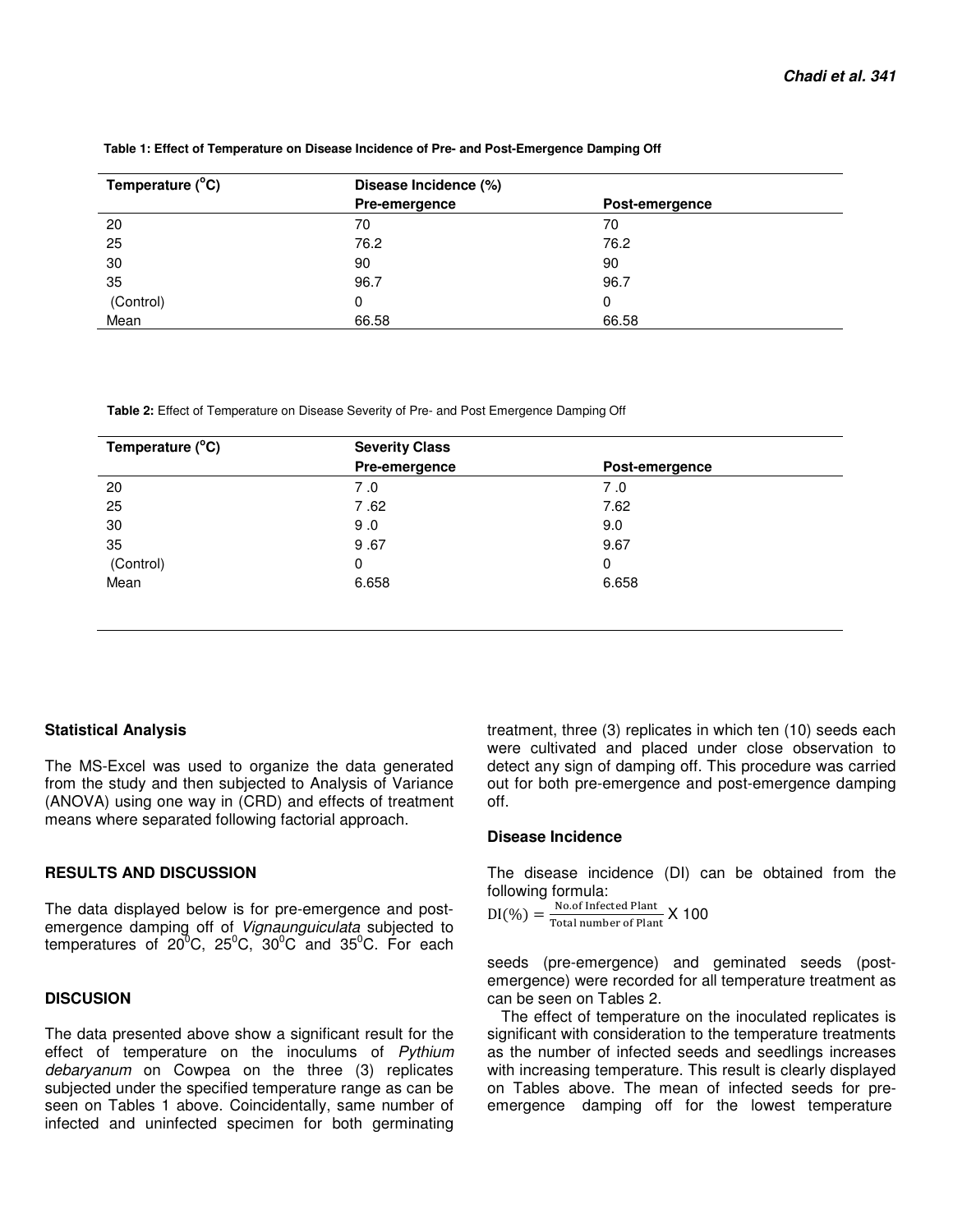| <b>ANOVA Table (No of infected seeds)</b>              |                           |     |               |       |      |
|--------------------------------------------------------|---------------------------|-----|---------------|-------|------|
|                                                        |                           |     |               |       |      |
|                                                        | Sum of Squares            | IDf | Mean Square   |       | Sig. |
| <b>Between Groups</b><br><b>Within Groups</b><br>Total | 13.333<br>5.333<br>18.667 |     | 4.444<br>.667 | 6.667 | .014 |



#### **Table 4**

| <b>ANOVA Table (No of uninfected seeds)</b> |                |     |               |       |      |
|---------------------------------------------|----------------|-----|---------------|-------|------|
|                                             | Sum of Squares | IDf | Mean Square   |       | Sig. |
| Between Groups                              | 13.333         |     |               |       |      |
| <b>Within Groups</b>                        | 5.333          |     | 4.444<br>.667 | 6.667 | .014 |
| Total                                       | 18.667         |     |               |       |      |

treatment was 23, meaning that about 70% of the total number of seeds incubated at  $20^{\circ}$ C were infected. The same result was obtained for the lowest temperature treatment for post-emergence damping off. 96.7% of the inoculated specimens for both pre-emergence and postemergence damping off were observed to be infected for the highest temperature treatment (i.e.  $35^{\circ}$ C). The obtained result validates the assertion that changes in temperature influences the severity of damping off. In other words, lower temperatures reduces the severity of disease infection and the higher the temperature the higher the severity of the infection. This finding is in line with a similar work carried out by Pahlavani et al., 2009 in which Phythiumultimum was inoculated in safflower (Carthamustinctorius) reported that the emergence of this pathogen increases with increasing temperature. Another similar research undertaken by Hwanget al., 2000 showed that in a controlled-environment study of the impact of

#### **Table 3: Pre and Post Emergent Damping Off**